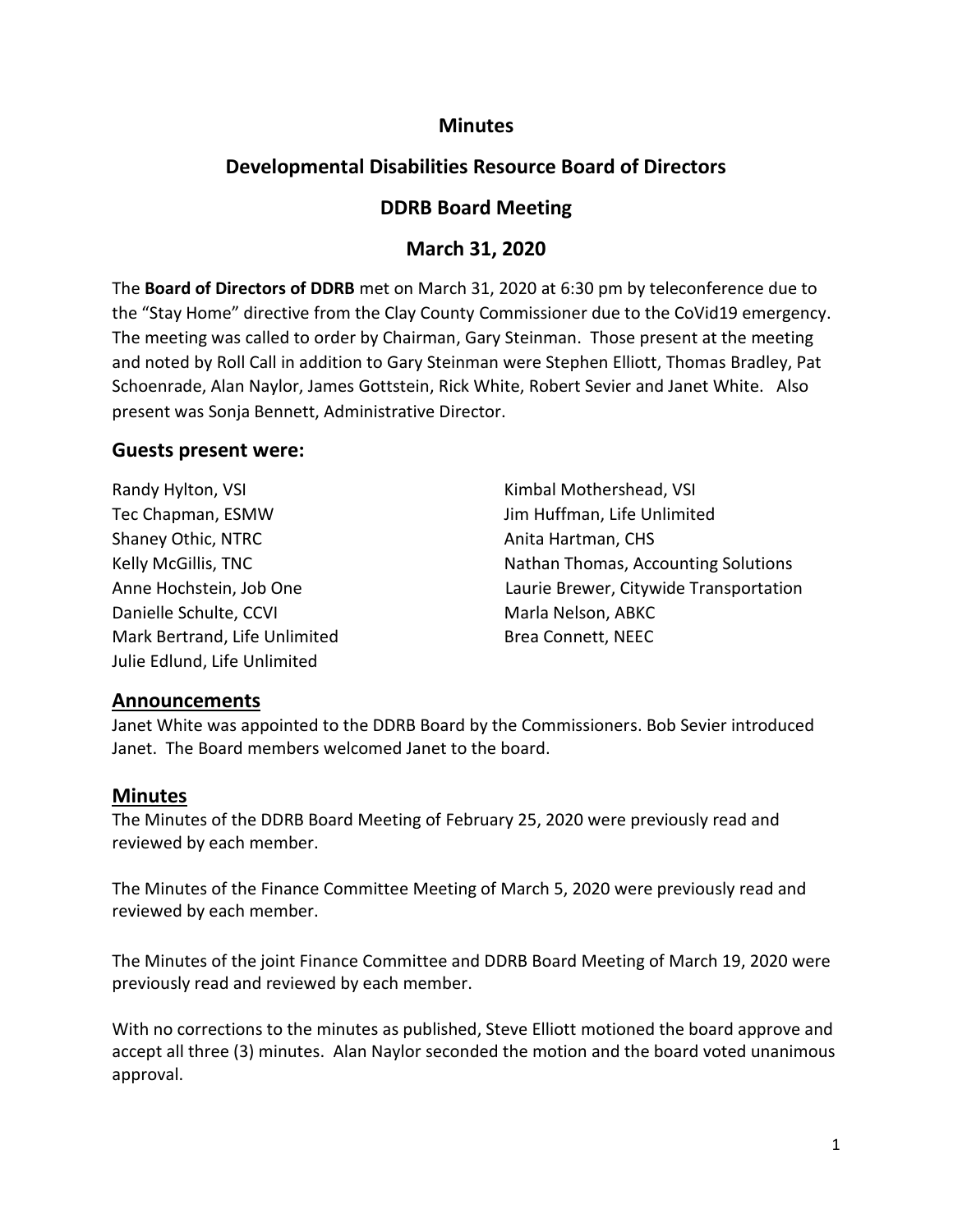### **Financial Report**

Steve Elliott provided the following Financial Report for the year to date February 29, 2020.

#### **DDRB P&L YTD to Date February YTD**

| Total Income =          | \$5,107,938.67 |  |  |
|-------------------------|----------------|--|--|
| <b>Total Expenses =</b> | 508,476.98     |  |  |
| Net Income $=$          | \$4,599,459.69 |  |  |

#### **DDRB Balance Sheet February YTD**

| <b>Total Checking &amp; Savings =</b> | \$9,907,716.84  |
|---------------------------------------|-----------------|
| <b>Total Fixed Assets =</b>           | \$1,804,432.58  |
| <b>Total Assets =</b>                 | \$11,712,149.42 |
| <b>Total Liabilities=</b>             | 4,521.04        |
| <b>Total Fund Balance =</b>           | \$7,110,193.73  |
| Net Income $=$                        | \$4,597,434.65  |
| Total Equity =                        | \$11,707,628.38 |
| <b>Total Liabilities and Equity =</b> | \$11,712,149.42 |

### **TCM P & L Year to Date February YTD**

|           | $\cdot$ Total Income =   | \$613,714.45   |
|-----------|--------------------------|----------------|
|           | $\cdot$ Total Expenses = | \$ 265,789.44  |
| $\bullet$ | Net Income $=$           | $S$ 343,925.01 |

#### **TCM Balance Sheet February YTD**

| $\bullet$ | <b>Total Checking &amp; Savings =</b> | \$3,408,947.24 |
|-----------|---------------------------------------|----------------|
| $\bullet$ | <b>Total Assets =</b>                 | \$3,408,647.24 |
|           | Net Income $=$                        | \$3,408,647.24 |
|           | <b>Total Liabilities and Equity =</b> | \$3,408,647.24 |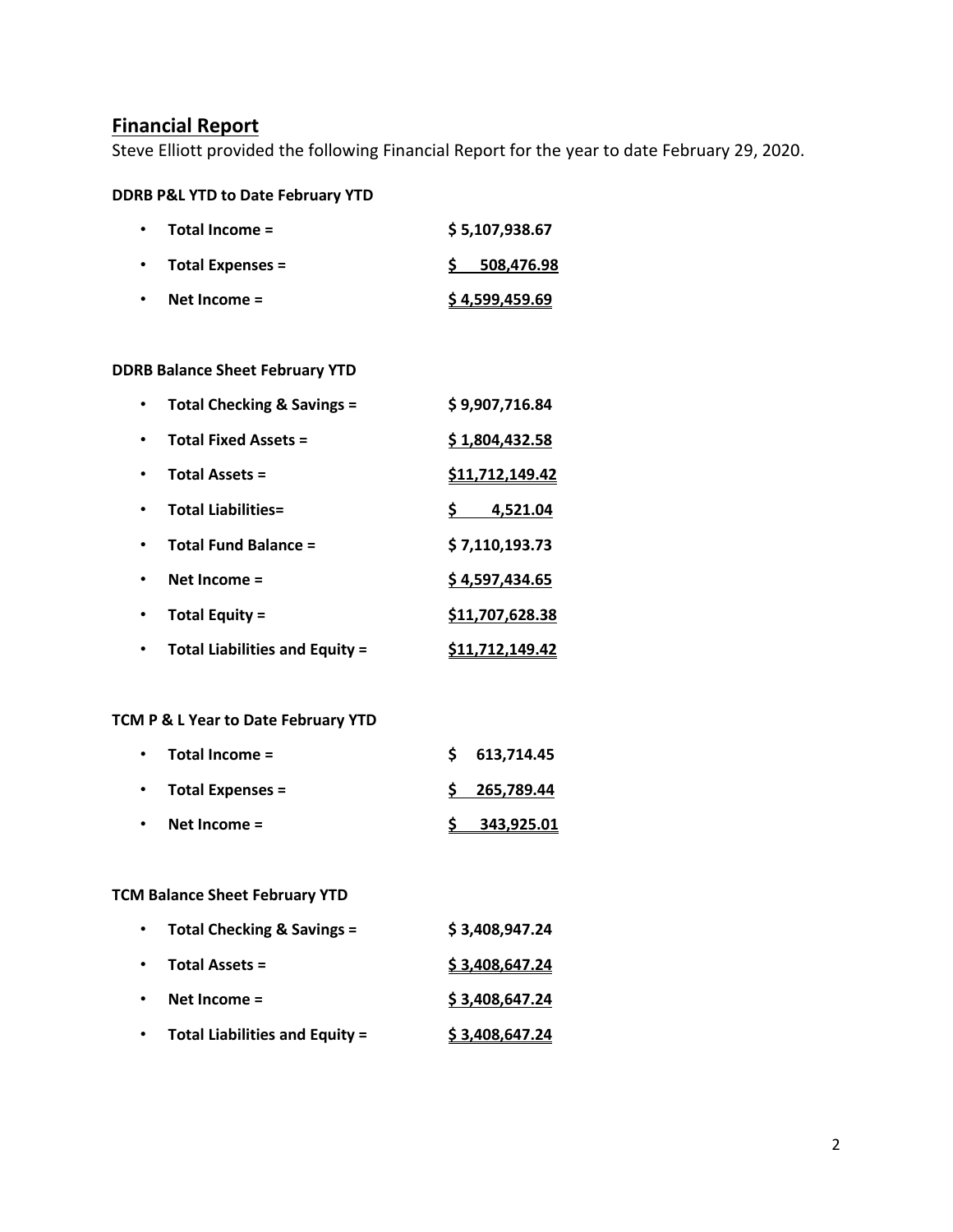#### **RECAP of Investments – February 29, 2020**

#### **DDRB**

| Long Term Reserves Investment:                | \$4,401,000.00 |
|-----------------------------------------------|----------------|
| <b>Short Term Working Capital Investment:</b> | \$3.932.000.00 |
| <b>DDRB Interest Earned YTD:</b>              | 13,921.08<br>S |
| <b>TCM</b>                                    |                |
| Long-Term TCM Reserves Investment:            | \$2,971,000.00 |
| <b>TCM Interest YTD:</b>                      | 14,545.09      |

Rick White moved that Treasurer's Report be approved as presented with a second from Alan Naylor. The board approved by unanimous vote.

### **Administrative Directors Report**

No report. All information is included in the committee reports.

#### **Executive Committee**

No report.

## **Finance Committee**

#### **2019 Audit**

Tom Bradley advised that the 2019 Audit had been completed. Tom summarized that this was a clean and unmodified audit result. He said that the Finance Committee had reviewed the Audit and approved. He introduced Nathan Thomas of Accounting Solutions to review the audit with the board. A copy of the Audit draft is attached to the minutes for file. Nathan that he had done test sampling to see that items noted on the balance sheet tie out. He discussed the updater language relative to the Fund Balance making that more clearly stated and also that the board had amended the previous terminology to include a goal of 12-months reserve. He noted that in 2019 the board had achieved the previous goal of 9-month reserve. Steve Elliott interjected that for just such a time as this does the board maintain a large reserve.

Nathan opined that the DDRB operates as designed and keeps a good set of books. To close out the Audit he asked the board for approval of the audit; to sign the management letter and accept their governance letter. Steve Elliott motioned the board to accept and approve the 2019 Audi with a second from Rick White. The board approved unanimously by roll call vote. The final audit will be posted to the DDRB website and provided to the County Commissioners as required.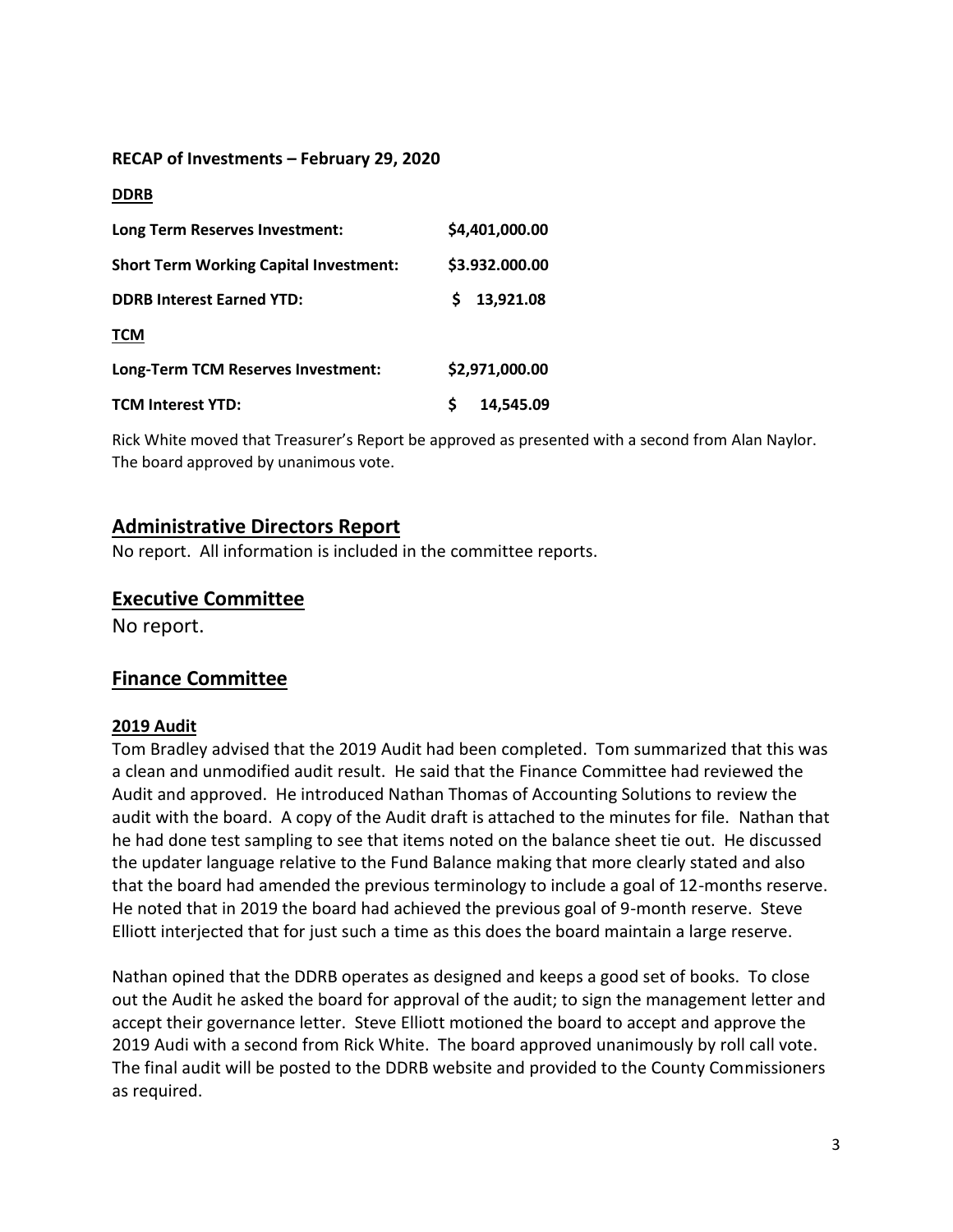#### **2020 Capital Grant Program**

Steve advised that the Finance Committee had met on March 5, 2020 and approved a 2020 Capital Grant Program in the amount of \$477,000 to be made available to our funded agencies based on the amount of their annual budget. They had been prepared to present this to the board for full approval at tonight's meeting.

Since that meeting the CoVid19 health crisis has created an additional economic hardship on many of our agencies. The Finance Committee met again on March 19 in a joint meeting with the board and decided to table the Capital Grant Program for 2020 in favor of an emergency relief fund due to the CoVid19 hardships. He did say that there were, however, two requests that had been considered and approved by the Finance Committee on March 5 that needed be addressed tonight.

- 1. **TNC Community Services** Wheelchair Accessible Medical Scale in the amount of \$3387.55. Five of the medically fragile residents of the Claymont home have medical issues that require them to be weighed weekly. The scale in the home is broken and no longer repairable. The residents are being transported from Claymont to another home to be weighed. Steve motioned that the board approve this medically necessary emergency expense with a second from Rick White. The board unanimously approved by roll call vote.
- 2. **Northland Therapeutic Riding Center**  Driveway and Road Work in the amount of \$2500. The board agreed to table this capital grant request and take up at such time if and when the capital grant program is made available. Shaney Othic, Director of NTRC was advised on the call of this decision.

## **Establishment of a CoVid19 Relief Fund**

The Finance Committee recommended that board establish a DDRB CoVid19 Emergency Relief Fund equal in dollar amount, \$477,000, to the funds previously set aside for the Capital Grant Program and further to allocate those funds to the agencies in the same manner as the Capital Grant Program. The guideline is noted below.

|                                                          |   | <b>Available Grant</b> |
|----------------------------------------------------------|---|------------------------|
| <b>2020 Funding Amount Guideline</b>                     |   | <b>Amount</b>          |
| 2020 Annual Funded Amount from 1 to15,000                |   | 1,000.00               |
| 2020 Annual Funded Amount Funded from 15,001 to 25,000   | Ć | 3,000.00               |
| 2020 Annual Funded Amount Funded from 25,001 to 50,000   |   | 5,000.00               |
| 2020 Annual Funded Amount Funded from 50,001 to 75,000   |   | 6,500.00               |
| 2020 Annual Funded Amount Funded from 75,001 to 150,000  |   | 25,000.00              |
| 2020 Annual Funded Amount Funded from 150,001 to 500,000 |   | 50,000.00              |
| 2020 Annual Funded Amount Funded 500,001 or more         |   | 100,000.00             |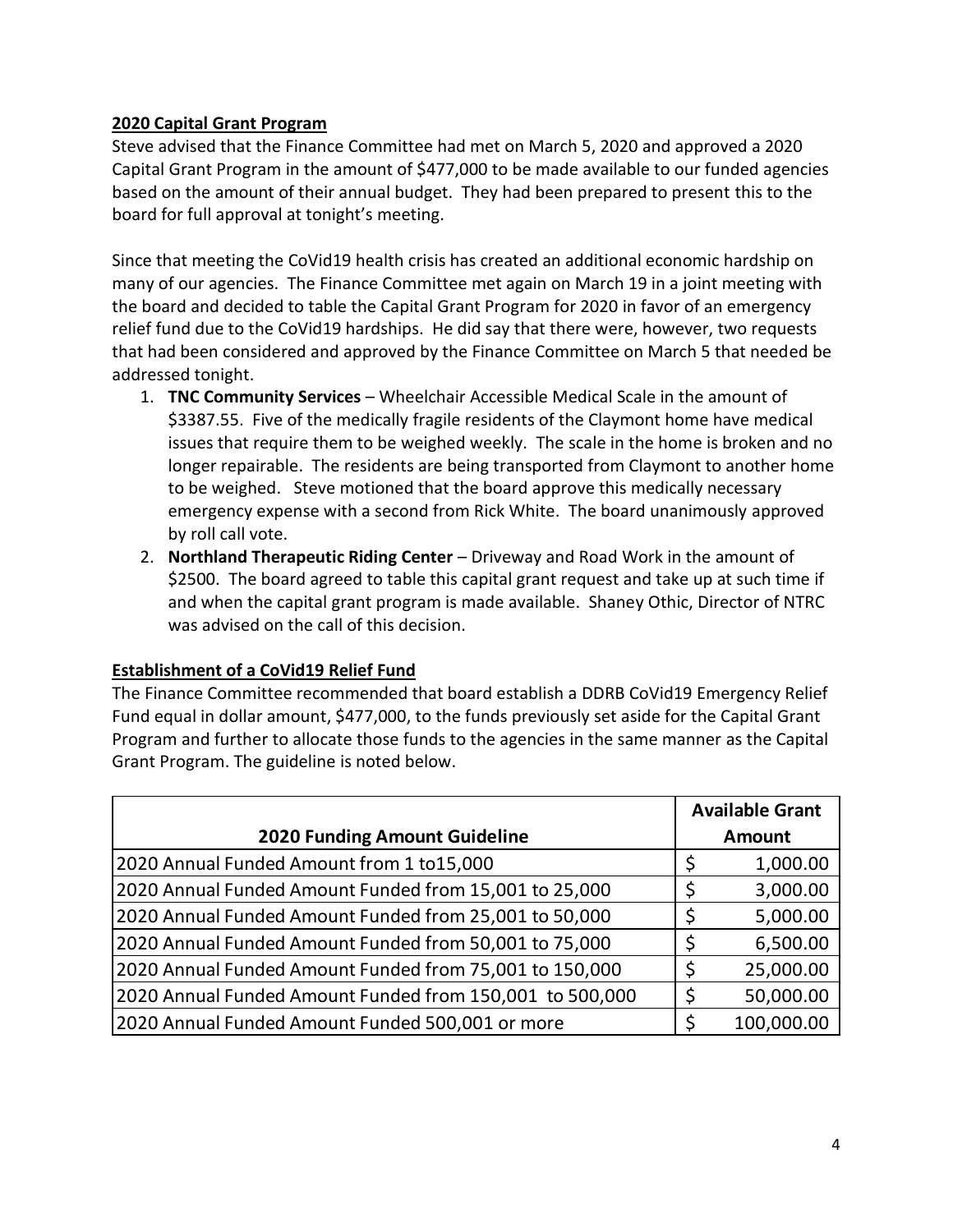The committee previously incorporated the following criteria for qualifying for the program.

- 3. Any agency receiving funds from the DDRB under the CoVid19 Emergency Relief Fund be required to apply for funds under the SBA CARES Act, Paycheck Protection Program and any other program to be made available due to the impact of the virus.
- 4. Further, should any AGENCY that receives funding under the Paycheck Protection Program, or any other VIRUS RELIEF PROGRAM, such funds would be first used to reimburse the DDRB in the amount of the DDRB's previous funding from its CoVid19 Relief fund.
- 5. A new application for the funds would be created. When applying for funding from DDRB under the CoVid19 Emergency Relief Fund, the application must be completed in detail along with accompanying pertinent documentation of the expense along with proof of application to the SBA, or agreement to make application to the SBA, depending on the situation. The full board would then agree to convene to review the application within 72 hours of receipt of any such application and advise the requesting agency of its decision.

This proposal, incorporating these guidelines was motioned for approval by Steve Elliott with a second from Gary Steinman and approved unanimously by roll call vote.

### **Agencies Annual Approved Budgets**

Gary Steinman reaffirmed the intention of the board to continue to pay each agency their monthly portion of their annual approved budget by program through the month of April. Each agency should submit an invoice for actual services along with an invoice requesting the balance of the regular budget. He reiterated that any requests for funds under the CoVid19 Relief Fund should not be duplicates of costs we are paying with the regular monthly allotment.

## **Job One Careers**

Job One Careers had previously made a presentation to the Finance Committee and the Board regarding their Supported Employment Program for the Northland. The Finance Committee reviewed the funding application and approved. Steve advised it was the recommendation of the Finance Committee to the Board to approve \$26,000 to be paid in monthly installments of \$3,250 to Job One Careers to establish a Supported Employment Program in Clay County. He motioned the board for approval of this recommendation. Gary Steinman seconded the motion which was approved unanimously by roll call vote. Sonja was directed to prepare a contract for Job One and acquire the appropriate signatures. The board requested that Anne Hochstein provide the board a copy of the lease, once perfected, along with the first invoice.

#### **Easterseals Midwest**

Tec Chapman, Executive VP with Easterseals Midwest, advised the board that ESMW had decided to closed the center based early education program no later than June 26. The program has struggled to be financially sustainable. They committed to pay the employees through June and have incentivized them to stay until the closing date. They are working with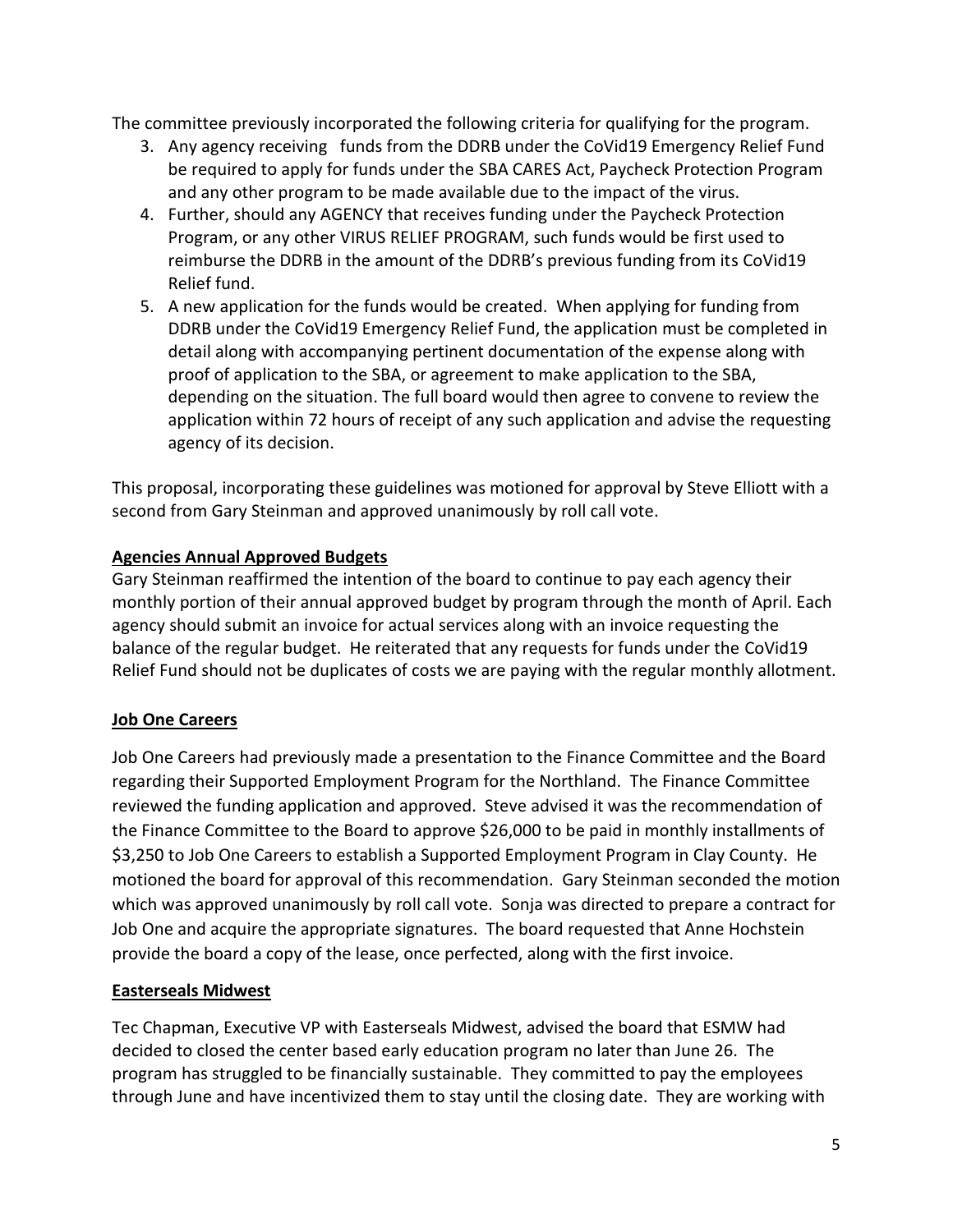the families to find a suitable alternative for the 16 children DDRB helps to support in this program. A copy of the letter of March 12 advising DDRB of these changes is attached to these minutes.

The board confirmed that they will continue to pay for these services through June.

## **Services Committee**

There was no report.

### **Board Owned Property Committee**

Alan Naylor provided the report for the Board Owned Property Committee.

#### **Kent Street**

Alan reported that he had received three (3) bids for the **parking lot resurfacing**. The Board Owned Property Committee had reviewed all bids and selected McConnell & Associates in the amount of \$22,612 which was the lowest bid and they could start and finish the project within the next two weeks. He motioned the board approve the McConnell & Associates bid for the parking lot milling, resurfacing and paint striping in the amount of \$22,612. The motion was seconded by Pat Schoenrade and approved by unanimous roll call vote.

He also advised that the committee had selected Chris Lawn & Landscape to recommend to the board for the **backyard landscaping project**. But the committee also recommended tabling the project until fall due to the CoVid19 emergency which might require additional funds.

#### **Ridgeway House**

The **bathroom remodel** has been completed. He advised the **furnace vent pipe** repair had also been repaired.

#### **Hampton House**

Alan advised he is waiting on additional information for the **retaining wall** but the committee agreed to table this project for the short term.

#### **Home Inspections**

Alan announced that the first board **property inspection was completed on March 9** by Jason Kuhlman and Ryan Hicks. Alan was not able to attend due to recent eye surgery. The inspections included five (5) locations owned or managed by Life Unlimited as well as the three (3) homes owned by DDRB (Ridgeway, Hampton and Liberty). The LU homes to be included were:

| (New) Flora House | 6027 N. Cypress Ave          |  |
|-------------------|------------------------------|--|
| Great Guys        | 8145 N Farley Ave            |  |
| Baseball          | 8102 N Thomas Meyer Dr Apt E |  |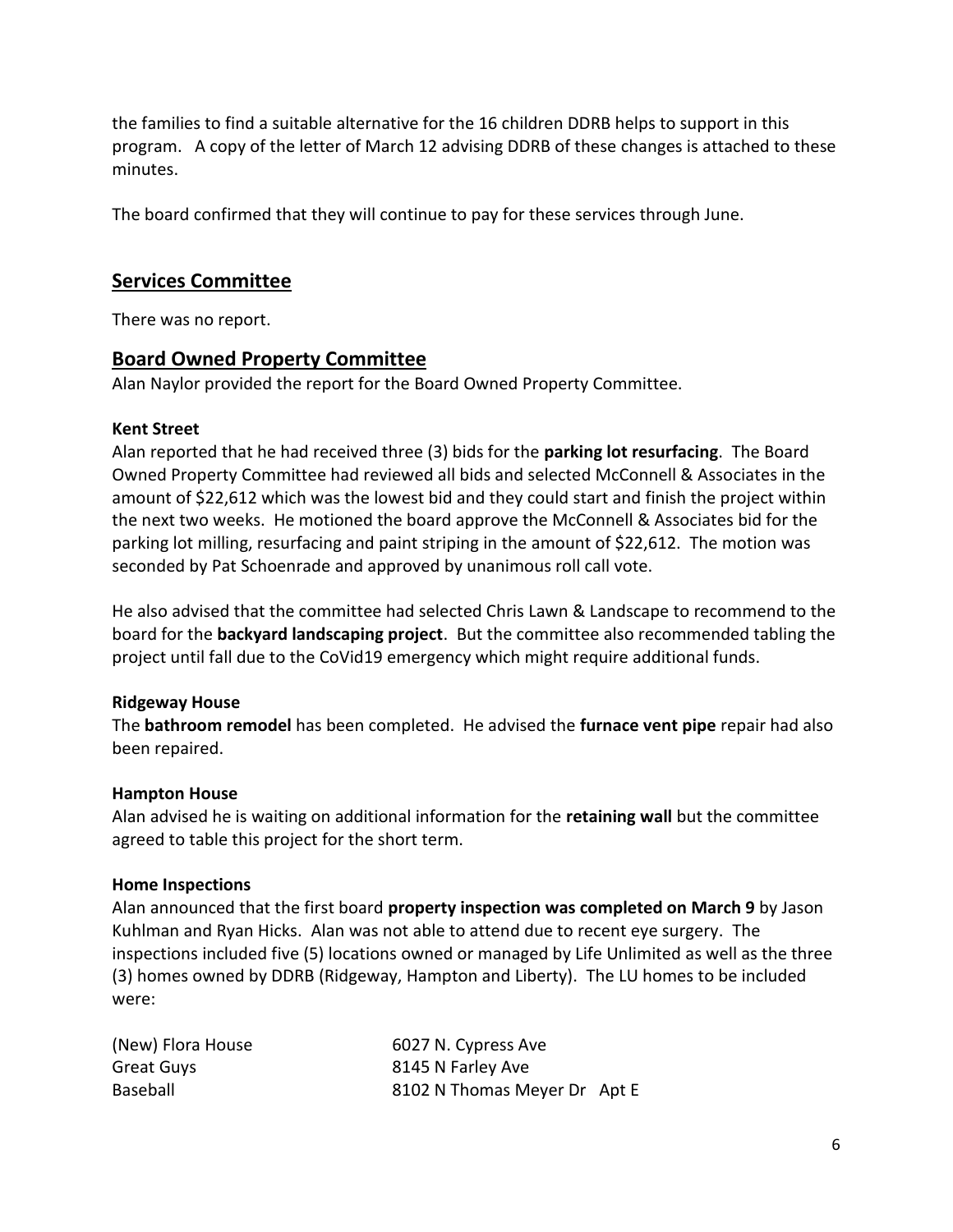| Avengers                   | 8106 N Thomas Meyer Dr Apt M |  |
|----------------------------|------------------------------|--|
| <b>Outstanding Bowlers</b> | 8125 N Thomas Meyer Dr Apt M |  |

There were no major issues found in any of the homes/apartments. Gary suggested any homes with mold issues should have that addressed with the current respiratory illness that could be an additional health hazard. Alan said he would advise Ryan Hicks. All of the homes are closed to outside visitors due to the CoVid19 virus. Any minor repairs can be completed at a later date for health safety concerns. A copy of the report will be provided to Ryan Hicks for any of those follow up items. A copy is attached to the Board Owned Property Committee Meeting Minutes of March 30, 2020.

## **Long- Range Planning Committee**

Tom advised that the Long-Range Planning Committee had met on March 5. He referred to the minutes of those meetings for the details. Het highlighted:

Robert Sevier had suggested a review of the old housing stock in the county to determine if some of the older homes might need to be replaced.

Steve Elliott suggested the committee review items related to the elderly DD community. Rick White suggested the committee consider and an outreach to other agencies in the community that might benefit from funding from DDRB. Tom said that he would work with Anita Hartman on a list of agencies and the committee would review at a later date.

# **Targeted Case Management**

Anita provided a report for targeted case management. She reported that CHS has 44 full time employees. They are serving 1303 consumers with a current caseload of 1 to 40.22. They had 5 newly eligible and 3 transfer in with 4 discharges and 9 transfer out. The Medicaid eligible rate remains pretty constant at 68%. She provided updated information on the Waiver Wait List in her report. She advised that the CHS Service Coordination staff with the exception of one (1) receptionist is working from home utilizing their Surfaces. Everyone seems to be adapting well to the current restrictions and appears they will be meeting their billing hours goal for the month of March.

## **Other Business**

None noted.

## **Guest Comments**

**Tec Chapman** Easterseals Midwest commended the board on their thoughtfulness and vision during this unprecedented time. He said he thought this board had provided continuity and critical leadership during this CoVid19 emergency.

**Jim Huffman with Life Unlimited** said commended the board for their stewardship during these difficult times.